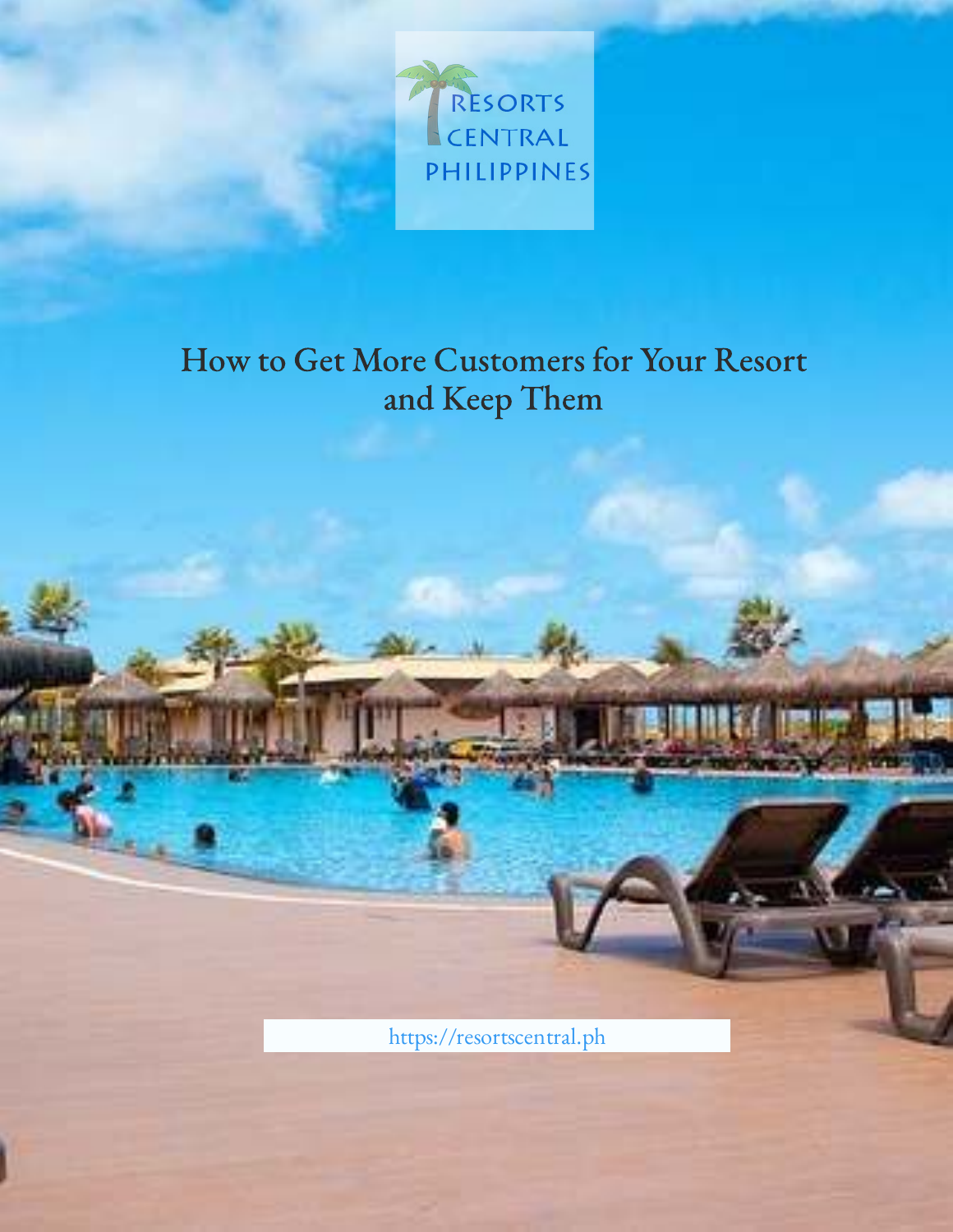### Table Of Contents

| Introduction                                             |                         |
|----------------------------------------------------------|-------------------------|
| I. Be Visible Online                                     | $\mathcal{D}_{1}^{(1)}$ |
| II. Register at Google My Business                       | 4                       |
| III. Build Customer Relationships                        | 4                       |
| IV. Keep Active on Both Social Media and on Your Website |                         |



How to Get More Customers for Your Resort and Keep Them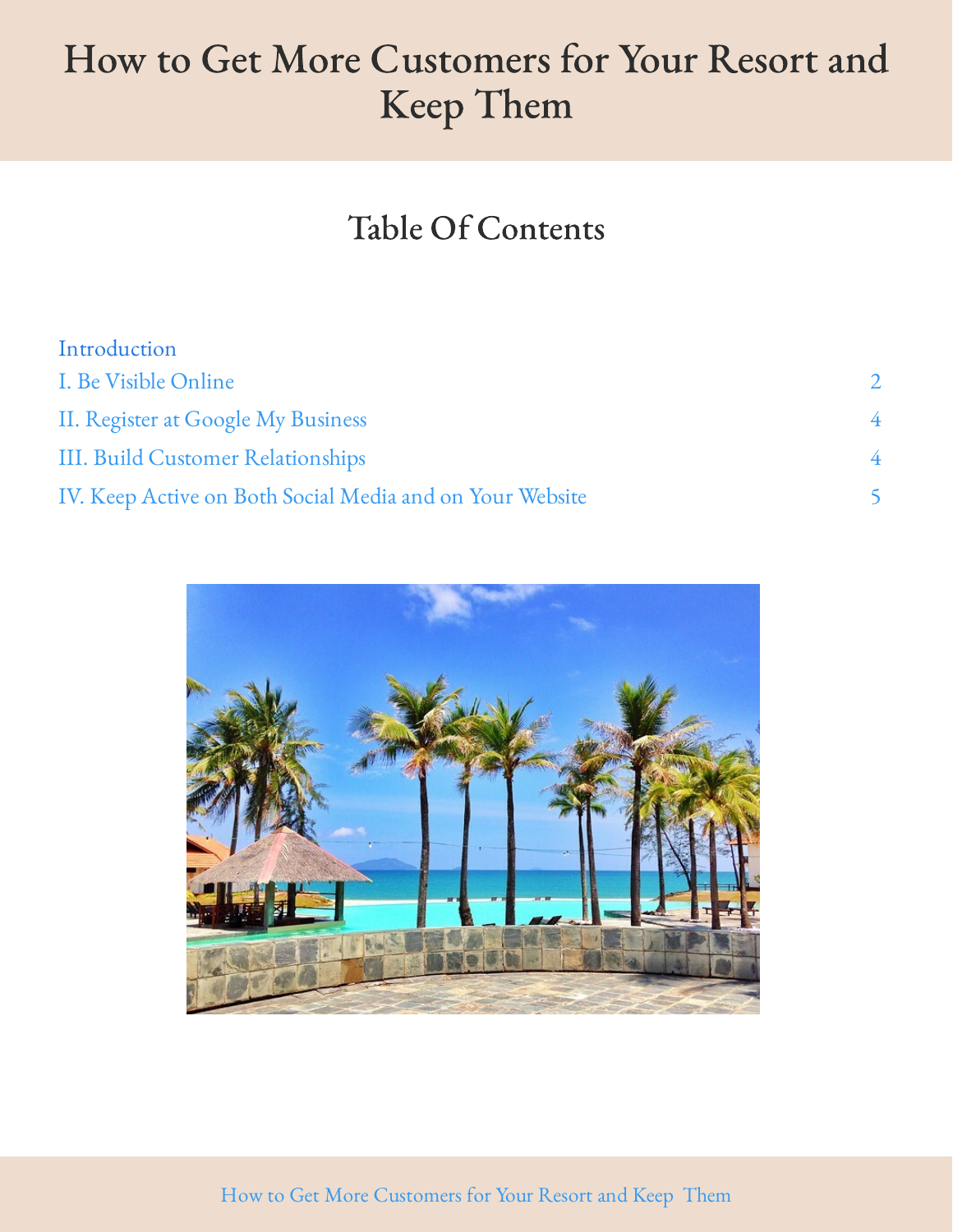Do you miss the flow of reservations and customers arriving at your resort, and only see empty lounges and rooms?



And that, no matter how often you post on Facebook, you only get very few engagements?

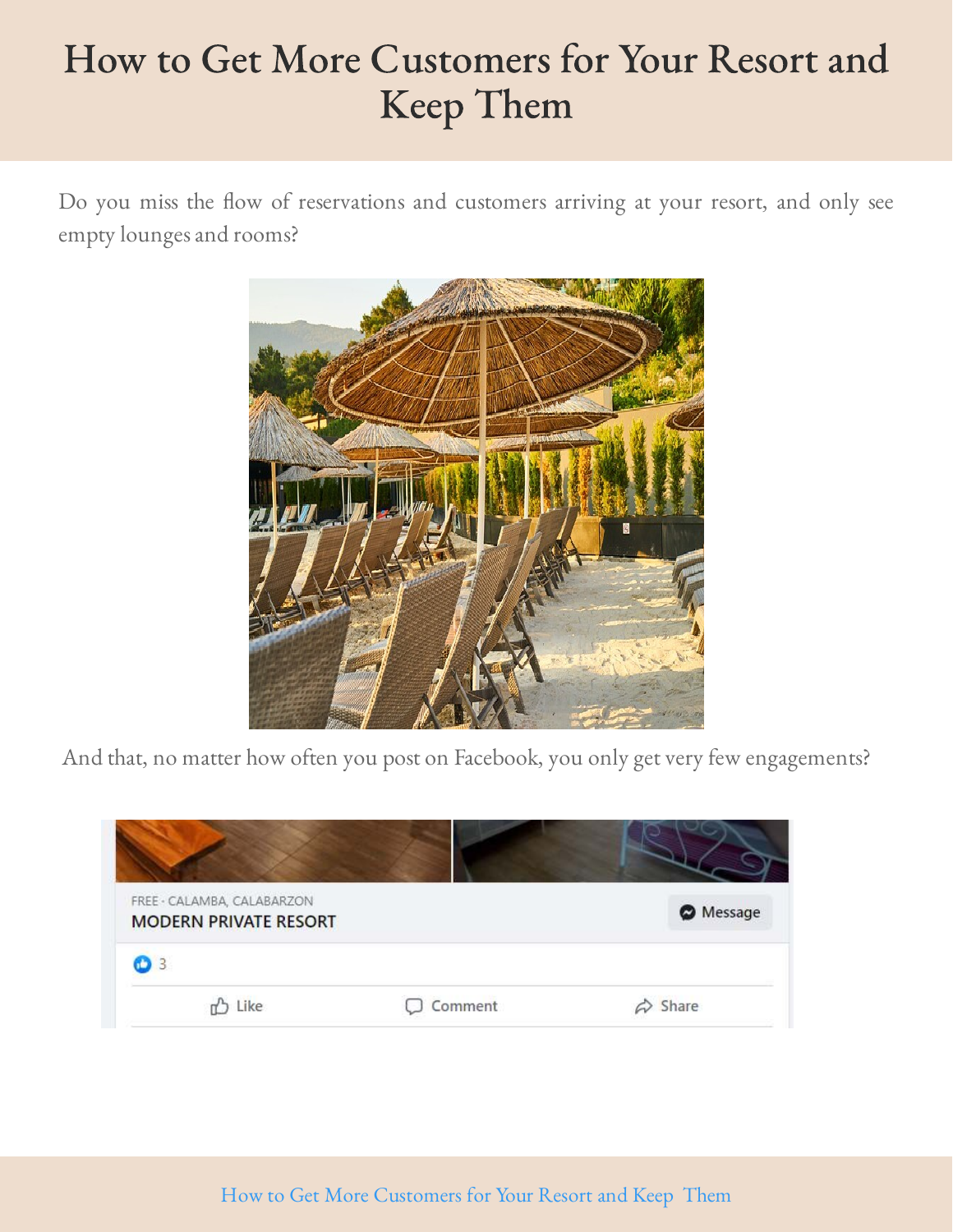| FREE · CALAMBA, CALABARZON                                                     | MOUNTAIN PEAK (Upper Level) PRIVATE RESORT Lago Vista, Purok 1, @ Message |                      |
|--------------------------------------------------------------------------------|---------------------------------------------------------------------------|----------------------|
| Brgy. Pansol, Calamba City, Laguna                                             |                                                                           | 2 Comments           |
| r <sup>b</sup> Like                                                            | Comment                                                                   | Share<br>♤           |
| P3,500 · CALAMBA, CALABARZON<br>Miracle private pool Hotspring resort For Rent |                                                                           | <b>Message</b>       |
| <b>OD</b> 2                                                                    |                                                                           | <b>Shipping list</b> |
|                                                                                | comment                                                                   | Share                |

When a potential customer comes into the group looking for a resort, dozens of you are scrambling for THAT ONE CUSTOMER, resulting in a price war.

Well, you are doing it WRONG.

You are promoting in Facebook groups where your audience is also made up of resort owners like you. And once in awhile, a potential customer posts in the group looking for a resort, how many of you are fighting for that ONE customer?

The greater number of potential customers are NOT in Facebook, but in GOOGLE. Google processes billions of searches every single day!

So how can you get more customers from Google? Keep reading!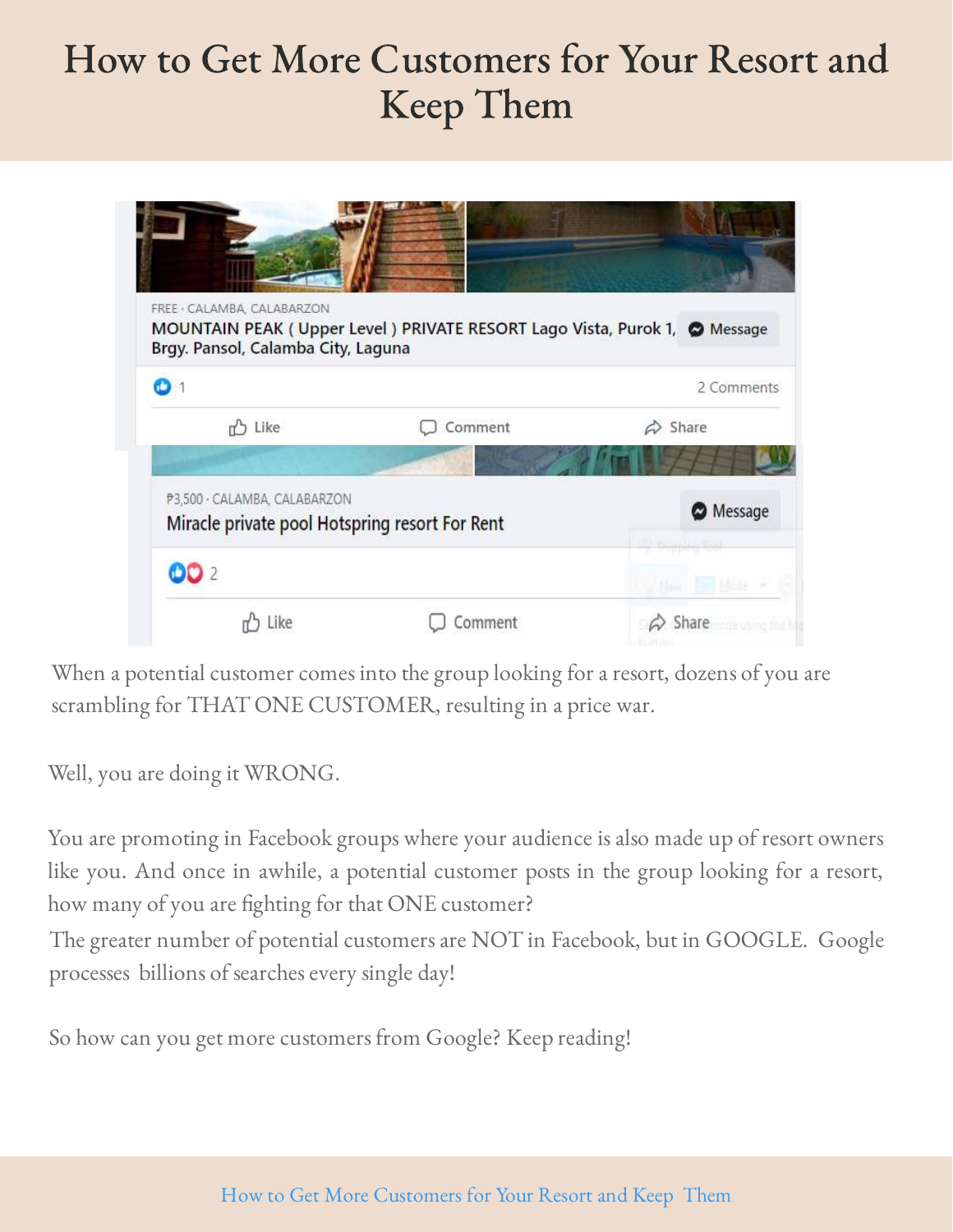### <span id="page-4-0"></span>I. Be Visible Online

Before you can even have a good customer relationship, you need to be found online and have a strong presence. How can you build customer connections if they do not even know you exist?

When we say build a strong online presence, we do not mean Facebook or and other social media platforms. We mean being strong in Google search.

Why?

Because, more than any other means to search for resorts, people search in Google. Foreign tourists will not search in Facebook for a resort. Google alone processes 3.5 billion searches a day!





#### How to Get More Customers for Your Resort and Keep Them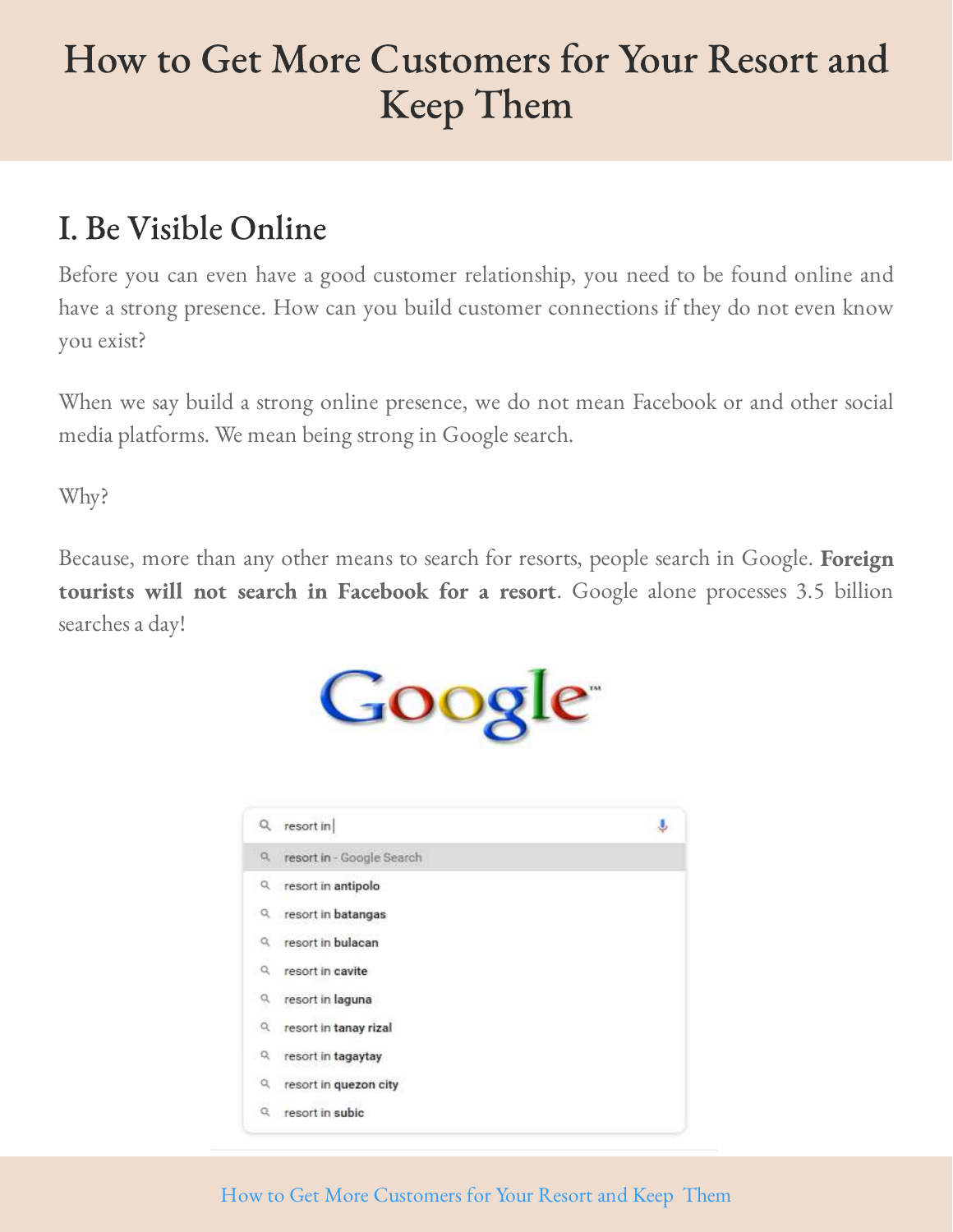Besides, if you depend on Facebook to mainly promote your site, remember your Facebook page is not owned by you and they can shut your page down anytime. How many likes do your posts about your resort get - seriously?

Studies show that only those on the first page of Google will get more customers. So, to get on Google's first page, one of the things that will help is by having a website that gets regular website visitors.

Why is having a website that gets regular visitors helpful in ranking?

Google checks a website's popularity by the number of visitors it gets. So, when your site gets a lot of visitors, for let's say "best resort in Batangas" or "private resort in Antipolo", Google will see that your site is worth recommending on the first page for those search words.

Take a look at this example, our client, Peach Blossoms, they are #1 for "affordable debut packages Quezon city"



https://thenewpeachblossoms.com > debut-package =

1 Affordable Debut Package in Quezon City - The New Peach ... We offer an affordable debut package with venue in Quezon City at 100 GUESTS PHP47830.00. Accepts online reservations, credit card accepted.

Because Peach Blossoms was (and still is) on the first page of Google, they were able to receive 406 online bookings from 2017 to 2021 amounting to PHP10 Million.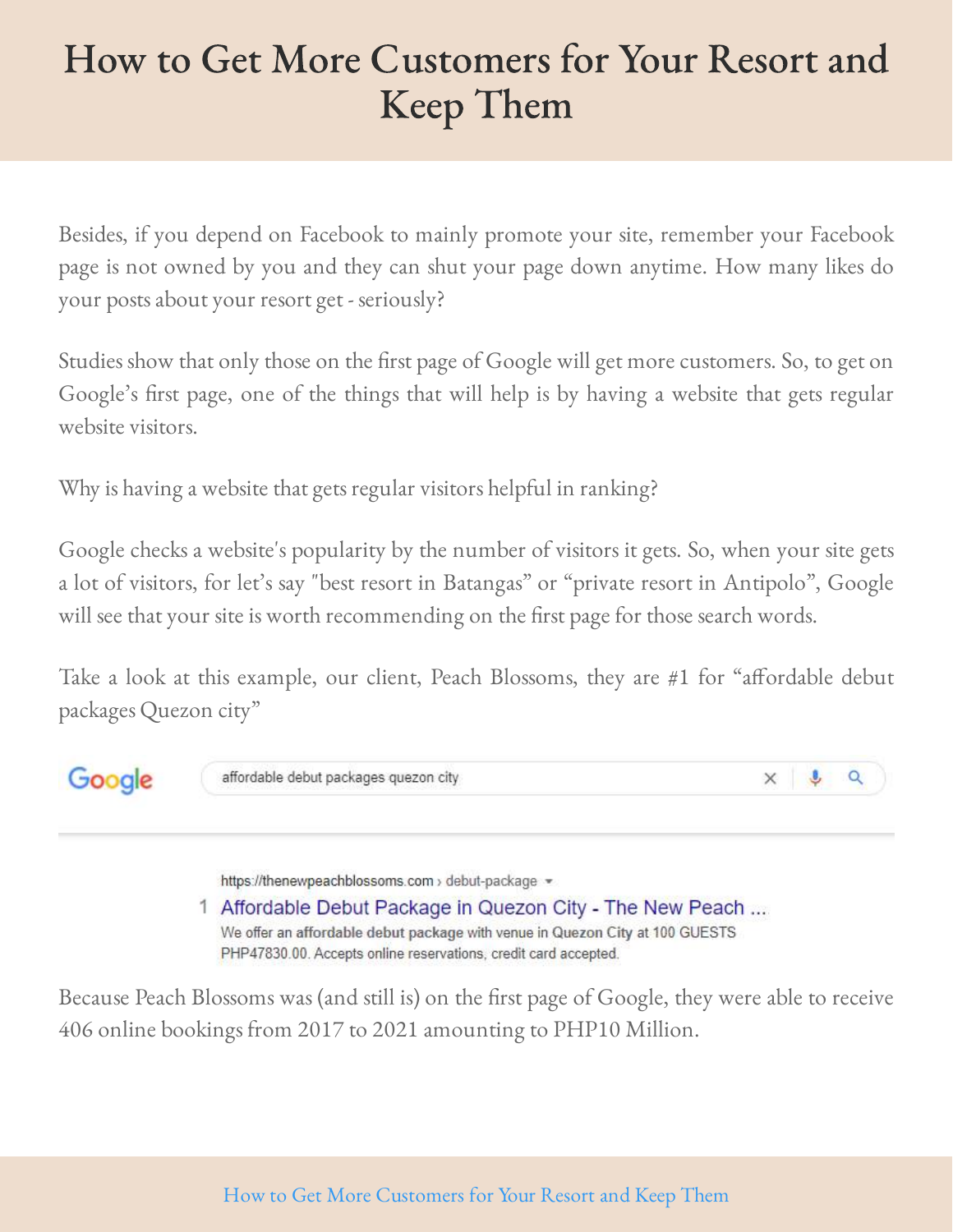| Pending | Cancelled | No-Show | Total |
|---------|-----------|---------|-------|
| 405     |           |         | 406   |

**Average Reservation PHP 25,111.38 Total Reservations 406** 

#### PHP10,195,220.28

It is important to note that not all websites rank. It takes Search Engine Optimization (SEO) to help a website rank in Google.

The good news is when you avail of our free website for resort owners, we do an initial optimization to increase your chances of ranking in Google.

There are many other factors that we will eventually discuss in our FB resort owners' support group on how to make your website appear in Google searches.

Join the group so that you get updated with helpful marketing advice from no less than marketing experts who have collectively built a successful track record.



#### [www.facebook.com/groups/resortownersupport/](http://www.facebook.com/groups/resortownersupport/)

#### How to Get More Customers for Your Resort and Keep Them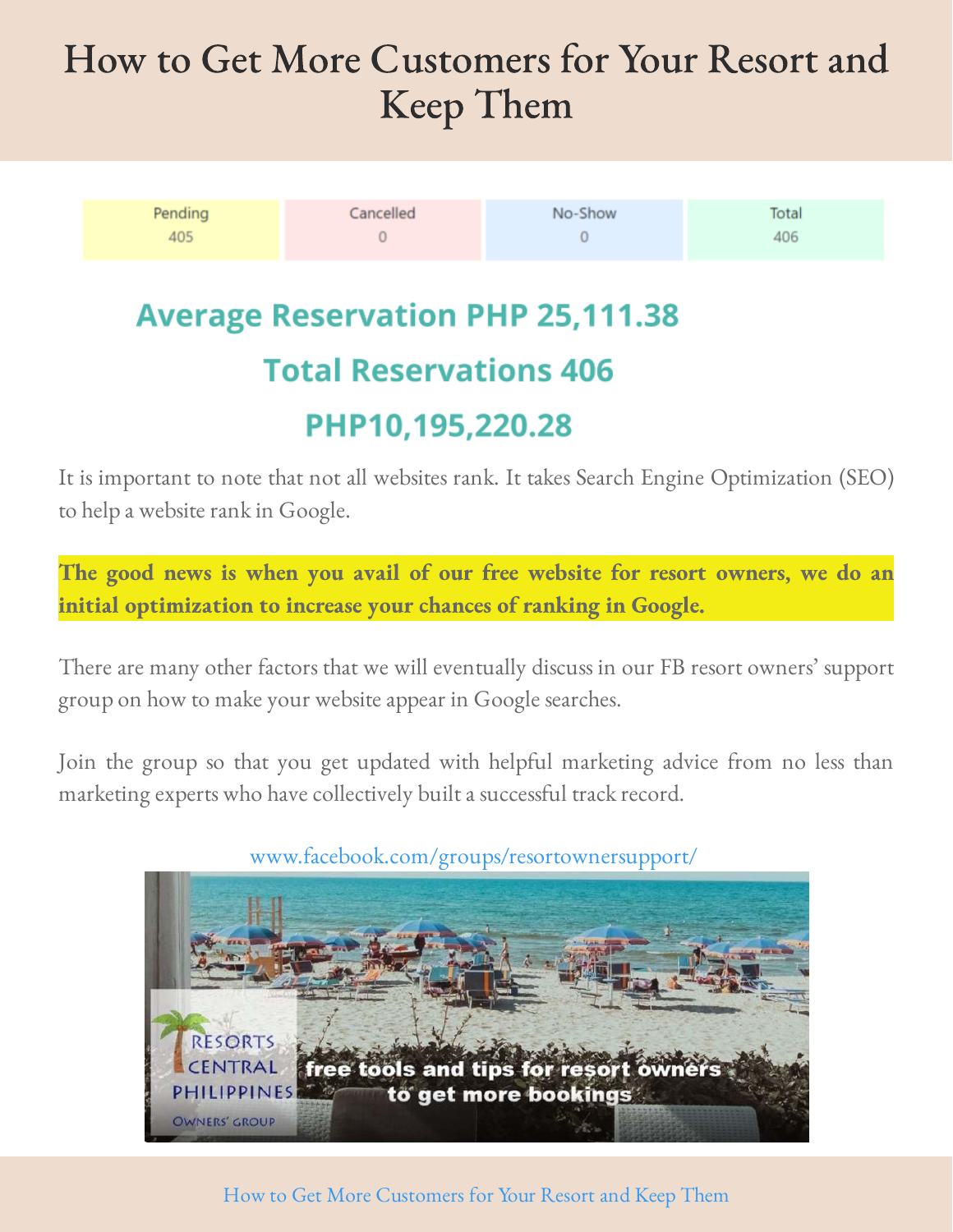### <span id="page-7-0"></span>II. Register at Google My Business

.

Google My Business is a free service by Google that aims to help searchers when looking for a product or service in a particular area. Once you register your business at Google My Business, you will be visible in searches in a particular locality.

Thus, it gives your resort a great opportunity to be found by searchers. To register you business, go to [https://business.google.com.](https://business.google.com/) 

Accomplish their form especially the Name of the Resort, the address, and the phone number, and your primary business category (don't worry there are autosuggestions here).

After you do, bookmark that page as you will need to add a verification code sent by Google via post mail. The verification code by post mail looks like this:



You need to go back to your Google my Business application page and enter those 5 digits to verify that you are indeed located in the place that you entered as a business address.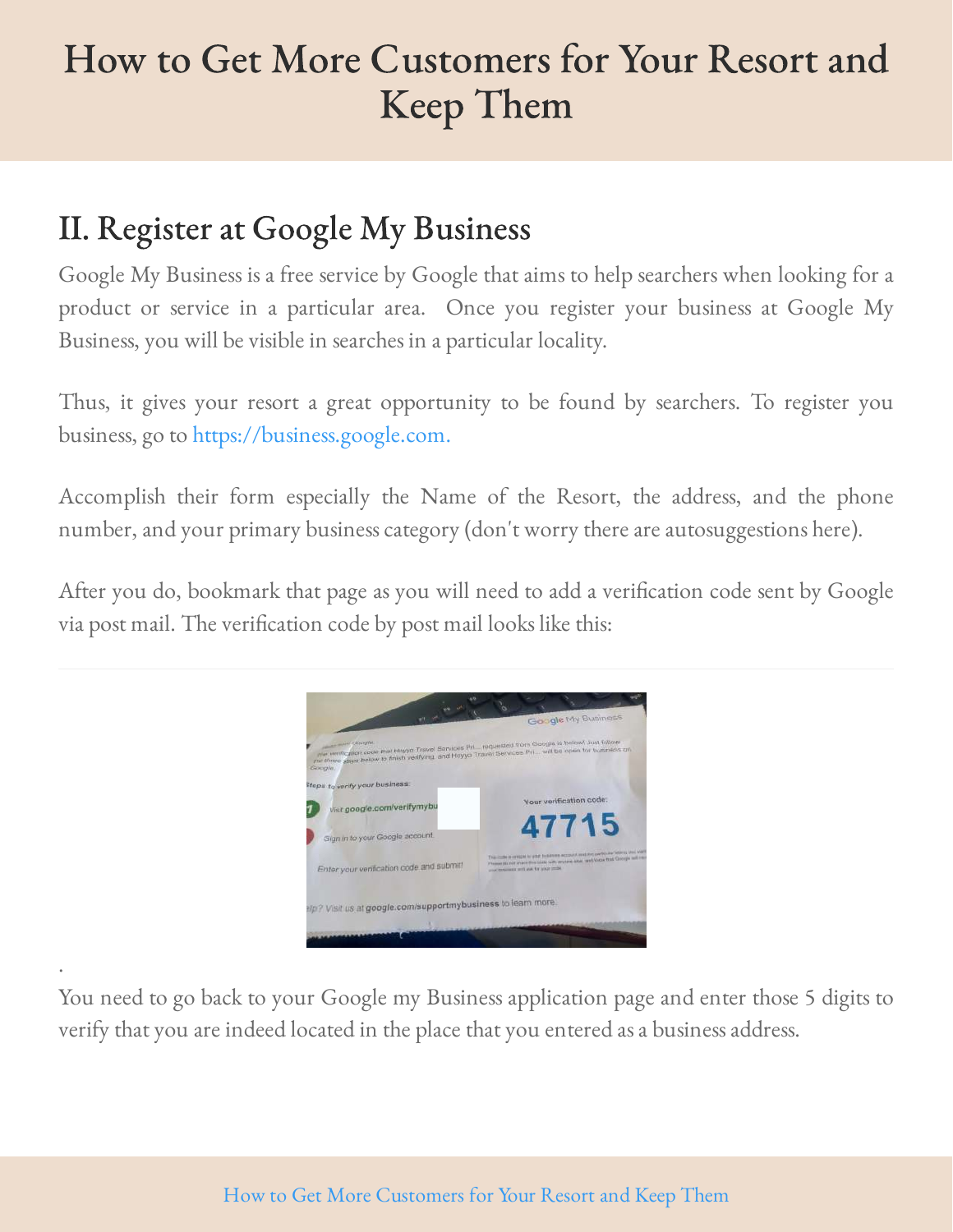Once you do this, wait for 2-3 weeks and your Google My Business listing will appear when you are searched by brand just like below:

|                            | <b>Synergy Dental Center</b>                                                                                | $G_{\text{max}} \times$   |
|----------------------------|-------------------------------------------------------------------------------------------------------------|---------------------------|
| Website                    | <b>Directions</b><br>Save<br>Call                                                                           |                           |
|                            | 4.9 ★ ★ ★ ★ ★ 419 Google reviews<br>Dentist in Gillette, Wyoming                                            |                           |
|                            | Address: 501 W Lakeway Rd, Gillette, WY 82718, United States                                                |                           |
|                            | Hours: Closed - Opens 10AM Wed -                                                                            |                           |
|                            | Health and safety: Staff wear masks · Staff required to disinfect surfaces<br>between visits - More details |                           |
|                            | Products and Services: mysynergydental.com                                                                  |                           |
|                            | Appointments: doctible.com                                                                                  |                           |
|                            | Phone: +1 307-228-7114                                                                                      |                           |
|                            | Suggest an edit - Own this business?                                                                        |                           |
|                            | Know this place? Share the latest info                                                                      |                           |
| See all questions (1)      | Questions & answers                                                                                         | Ask a question            |
| Popular times <sup>@</sup> |                                                                                                             |                           |
| MON TUE                    | WED THU<br>SAT<br>FRI<br>SUN                                                                                |                           |
|                            | 2, 12 pm: Usually as busy as it gets                                                                        |                           |
| ūs                         | 12 <sub>D</sub><br>3 <sub>0</sub><br>9 <sub>D</sub><br>6p                                                   |                           |
|                            |                                                                                                             |                           |
|                            |                                                                                                             |                           |
|                            |                                                                                                             | <b><i>Aore</i></b> photos |

Now make sure that the details are correct.

Also, this is not a set it once and forget it. We will teach you how to best use this tool to help you get more clients and how to maintain your GMB. Join our Resort Owners' support group for more guidance.

[www.facebook.com/groups/resortownersupport/](#page-0-0)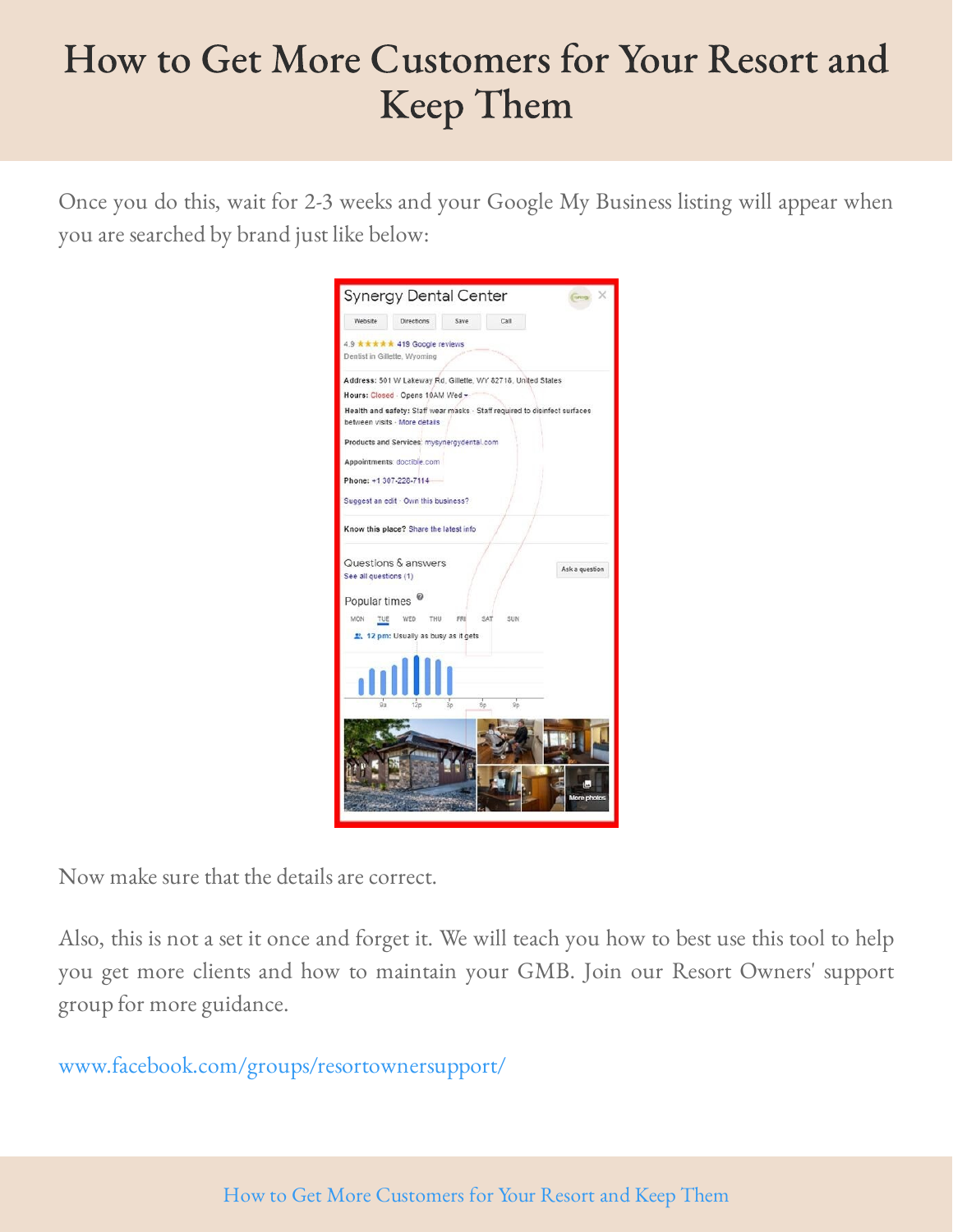### <span id="page-9-0"></span>III. Build Customer Relationships

So, you managed to get new customers to make a reservation on your resort. It is your chance to keep them coming back by building customer relationships and you can do so in many ways.

Building that customer relationship does not start when they arrive, but once they make a reservation.

Once they do, it helps to collect their data by having a form on your website to get them to and keep them on your mailing list. You can use services such as Mailchimp, Sendinblue, Sendgrid, etc.

While there is a free version of this email/newsletter service, we recommend the paid version because it gives more features.

For example, Mailchimp has an automated birthday greeting that once you build the form that collects their birthdays, you can count on it to send automated birthday greetings with just a simple set up. Again, we will teach this in our FB Resort Owner's support group.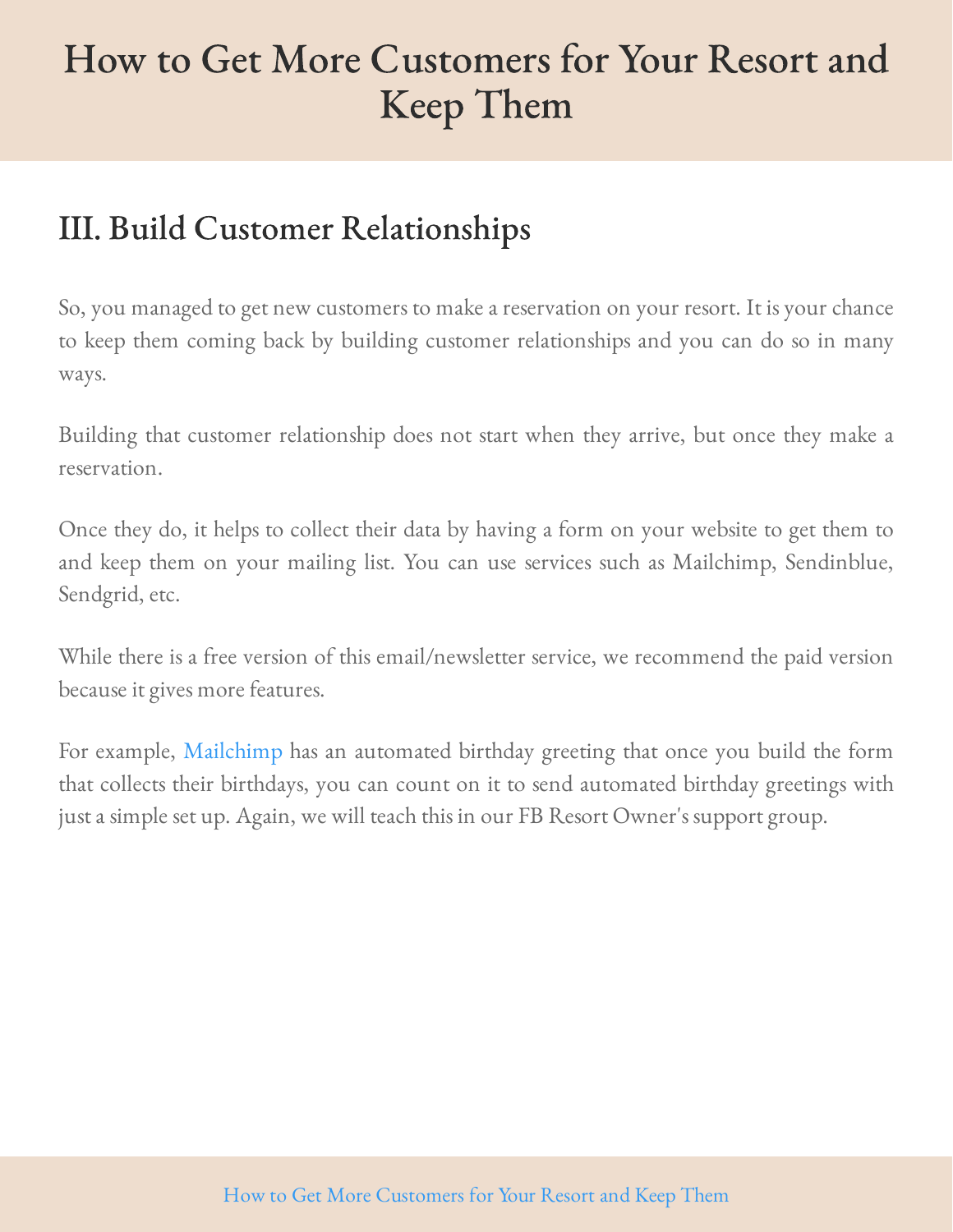#### Embedded forms

| Classic         | Condensed                                                     | Horizontal        | Unstyled | Advanced |                      |
|-----------------|---------------------------------------------------------------|-------------------|----------|----------|----------------------|
| visible fields. | The Classic Form includes all                                 | Preview           |          |          |                      |
| Form options    |                                                               | <b>Subscribe</b>  |          |          |                      |
|                 | Include form title                                            | Email Address *   |          |          | * indicates required |
| Subscribe       |                                                               |                   |          |          |                      |
| builder.        | Show only required fields<br>Edit required fields in the form | <b>First Name</b> |          |          |                      |
| Show all fields |                                                               | Last Name         |          |          |                      |
|                 | Show interest group fields                                    | Birthday          |          |          |                      |

Once you have set your mailing service to send an automated birthday greeting, your customer will get a birthday greeting before or during their birthday.

What customer would not want that? When you remember their birthday, they would want to choose your resort again.

Aside from giving them a smooth and pleasant stay, you should keep in touch with them through this mailing list you have collected.

Blast your promos, greet them on upcoming holidays in the hope that they will think of taking a vacation and choose your resort.

The bottom line is to keep the communication active every now and then to keep your resort on top of their minds.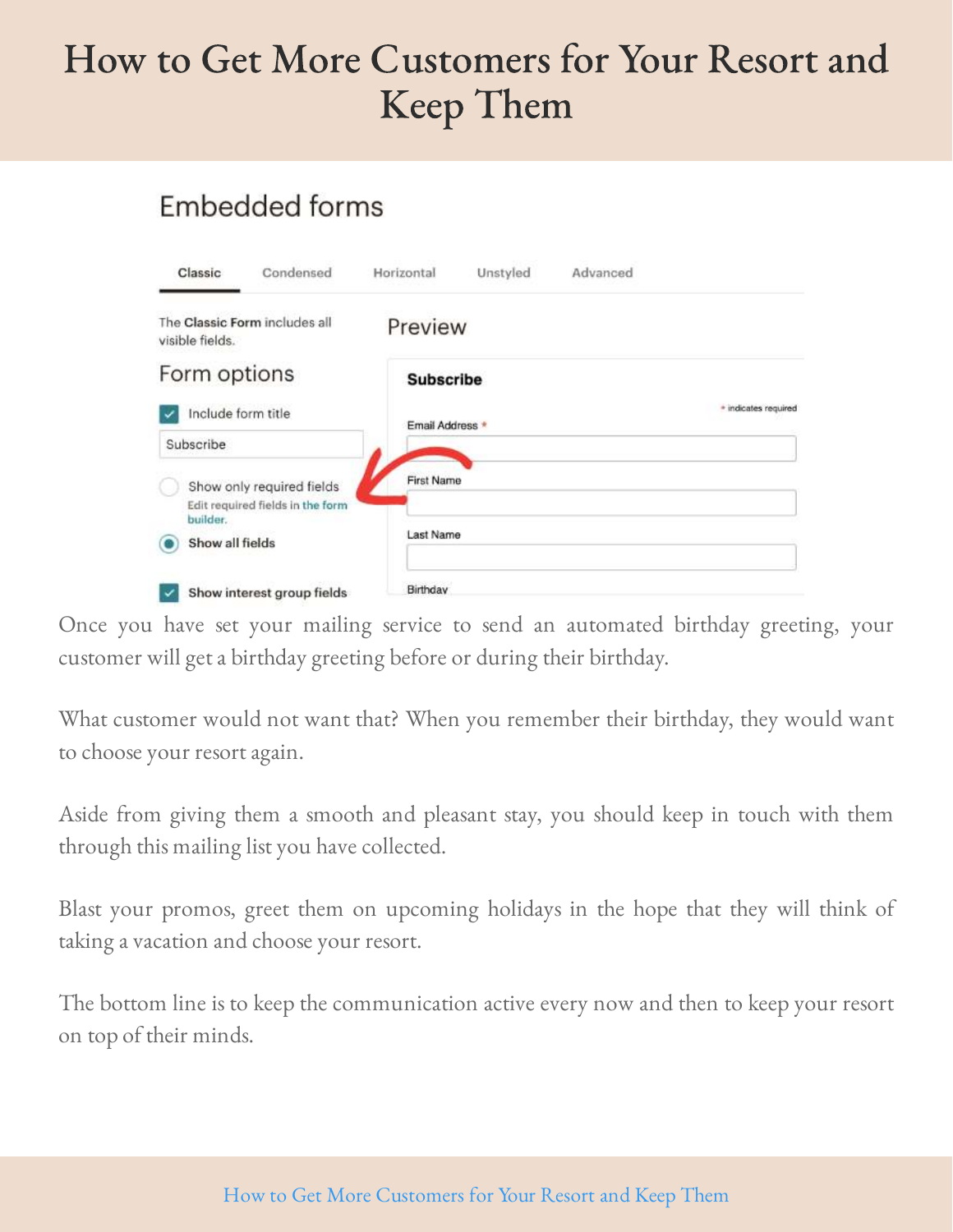#### <span id="page-11-0"></span>IV. Keep Active on Both Social Media and on Your Website

#### It is Lockdown, Why Should I Care?

Keeping the communication alive even during lockdown helps build the customer relationship further.

Besides, making your website worthy of being in Google's page 1 takes time, it takes months. So this will be a good time to get your customers and potential customers to keep visitiing your site so that it gains more visitors. Google will then see that your website as popular and is worthy of being recommended in people's searches.

So while the lockdown is still ongoing or has slowed down the occupancy, build your website visitors by blogging about wonderful travel ideas near your resorts. You can also engage with your customers on social media to establish the customer relationship.

Here are some tips:

#### Engage with customers to stay on top of their minds

One travel site recommended that even with the lockdown, what travel agencies should do is build and strengthen customer rapport by interacting with them through posts on social media.

Post something that will elicit a reaction from them. Conduct a survey, or simply ask how they are doing.

#### Post travel ideas near your resort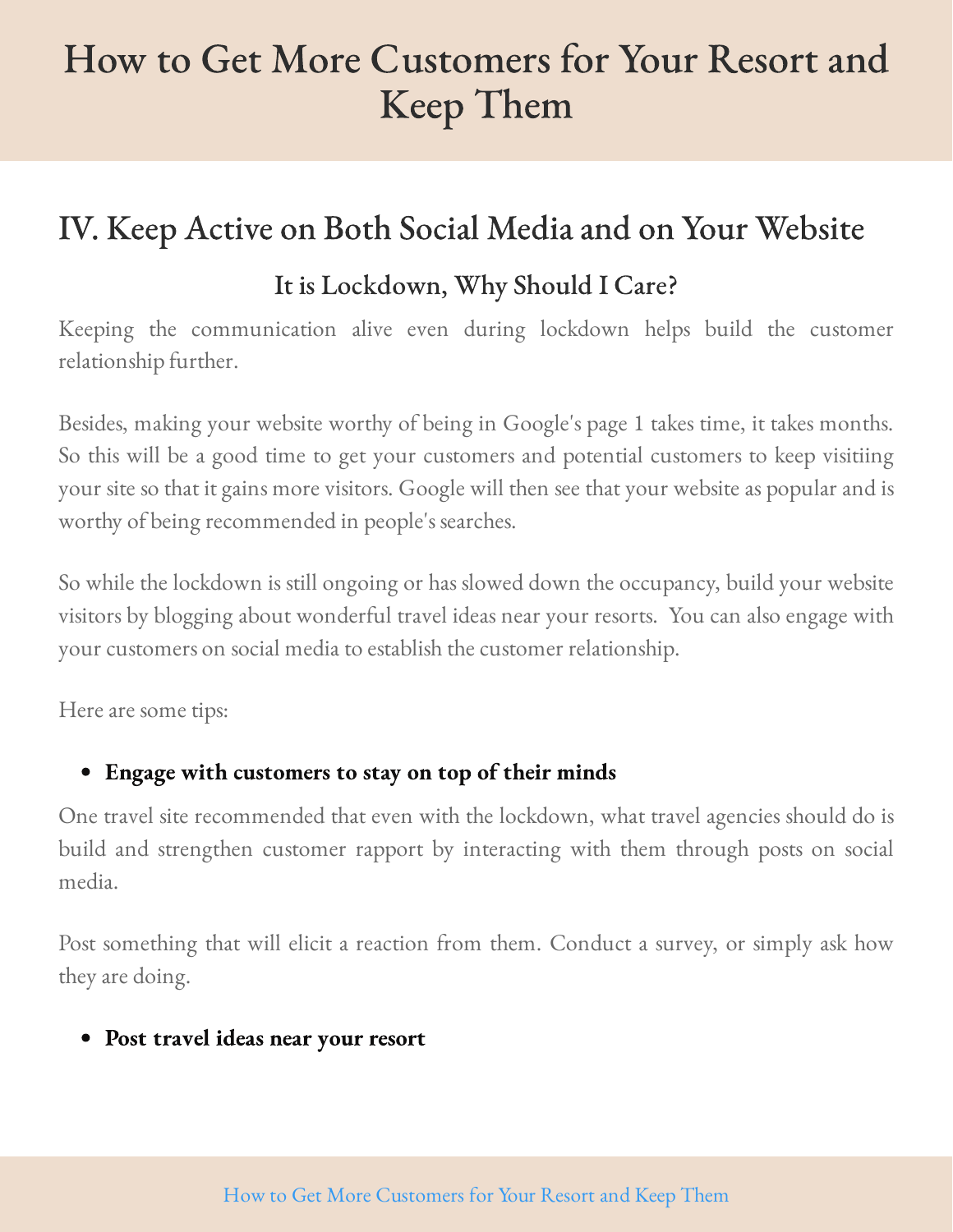

Write on your website about fun acitivities or interesting places to go to around your area, then post the link on Facebook or Twitter, or even Youtube.

The idea is to keep them excited to travel again as soon as it is allowed. Doing this, will keep you as their top priority once they are able to travel again.

For these travel ideas, however, remember to post them on your website, and then lead the visitors to it by sharing the link on social media. Do not post directly on FB, but on your website.

Remember what we wrote on Chapter I that Google looks at the number of visitors on your website as a sign that your website has useful information that people want.

There are even more tips to make your website come up in Google search. Join our resort owners support group so we can give these bits of information. That way, you do not get overwhelmed with an information overload in this initial guide.